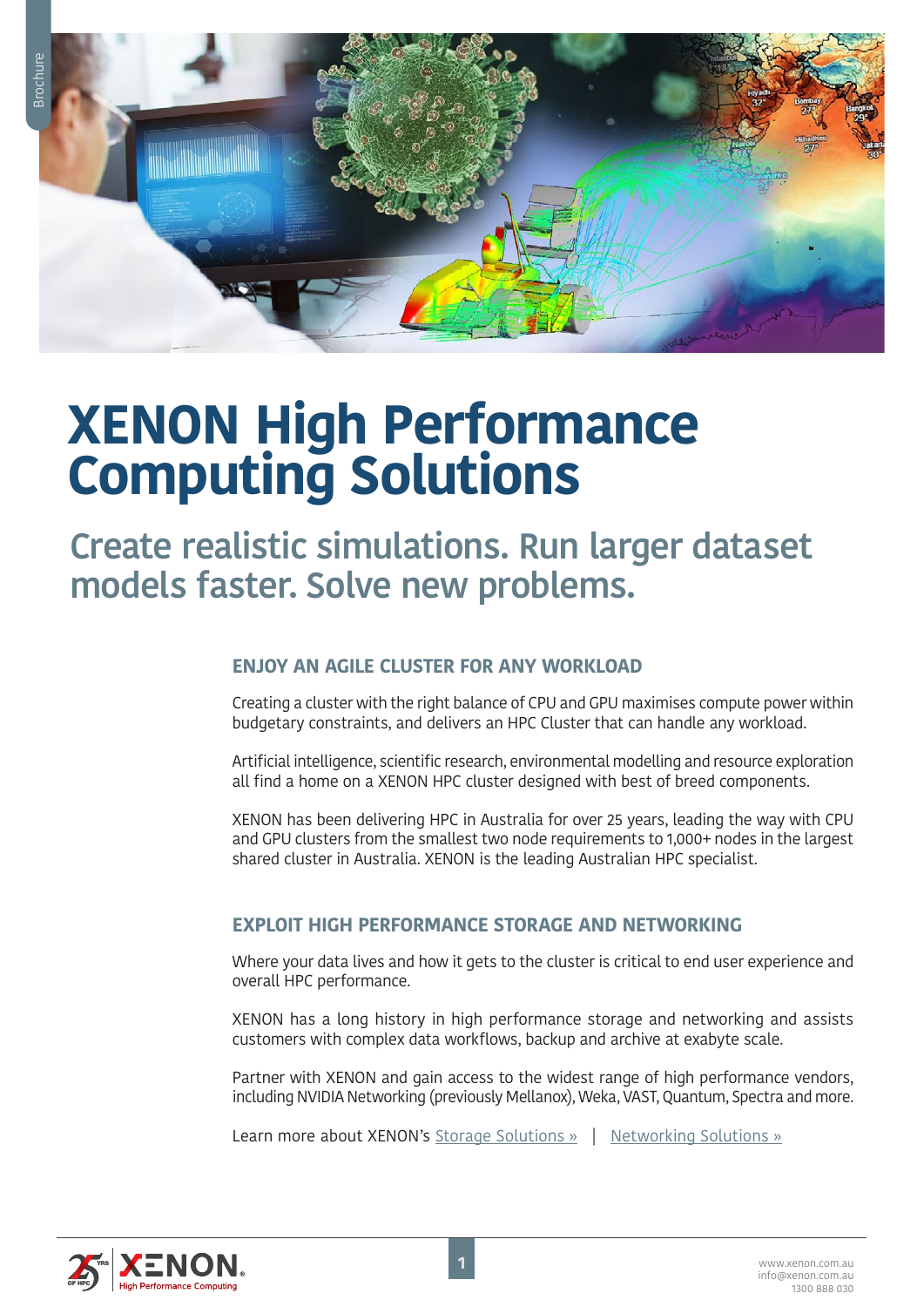

#### **LEVERAGE A MODERN CONTAINERISED ARCHITECTURE**



Containerisation delivers a modern, flexible and modular stack for Linux HPC Clusters. XENON has created a bespoke Open Source container stack called XENON Cluster Stack (XCS) available for XENON clusters and with XENON HPC Services.

Containerisation lowers maintenance costs while making the cluster easy to use, expand and manage. Secure by design, while open for integration and collaboration, XCS delivers protection and integrity. Leverage XCS infrastructure-as-code to enable DevOps workflows with a high degree of scripting and automation.

XCS enables seamless integration of public clouds and private research cloud services delivering maximum flexibility for a variety of applications and workloads.



[Learn more about XENON Cluster Stack »](https://xenon.com.au/hpc-solutions/xenon-cluster-stack-xcs/)